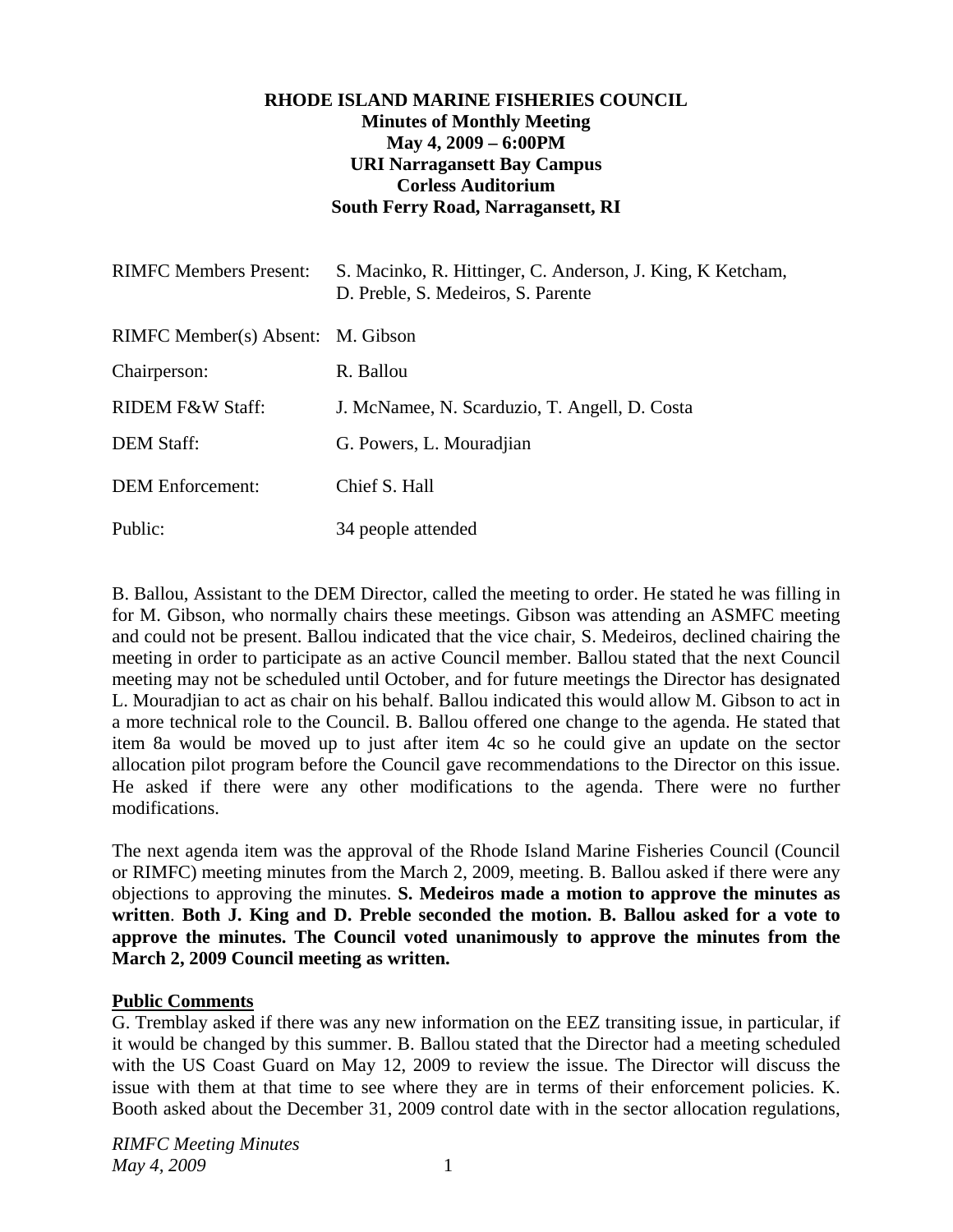pointing out there was not clarity of what that meant or what the Department's plans were. He asked the Council to provide that information because it had the potential to impact many fishermen. He stated that after reviewing the sector allocation regulations there are a number of fishermen who would not be eligible to form a sector and he wanted to know what the impact would be. He felt it was important for people to know what they were facing. G. Schay stated that his group had been requesting to have a Shellfish AP (SAP) meeting since January 2009 to discuss this issue, he wanted an explanation as to why shellfishermen were not able to get into High Banks for the seven days instead of the five days. He indicated he was told it was because of landings that showed too many were being harvested, but he wanted the Council to schedule a SAP meeting so they could discuss the issue.

### **Advisory Panel Reports**

### *Lobster AP meeting (3/4/2009) – J. King:*

J. King summarized the meeting, indicating there were three items on the agenda. The first item was the proposed change to regulation 15.12 "Buoying of Pots – Escape Vents". The Lobster Advisory Panel (LAP) decided to table this issue until a later date. No recommendations were made to the RIMFC on this issue at that time. The second item was the ASMFC Lobster Addendum XII – Transferability, the LAP recommended and requested that the draft Transferability regulations (15.14.2-4) be added to the next available RIMFC public hearing agenda. The third item was a request from S. Macinko regarding a licensing issue. The LAP recommended that the Director review this case as a hardship case and issue a "lobster trap only" (CFL or PEL license with some type of restriction) license that would allow S. Macinko to fish his lobster trap allocation in RI state waters, as well as in federal waters of Area 2.

### *Summer Flounder AP (3/17/09) – D. Preble:*

D. Preble summarized the meeting since the proposals had already been presented at the last public hearing. He indicated that the recreational fluke fishery had gone over the target in 2008 and therefore RI had to take a reduction in the 2009 recreational fishery. He stated that the reduction would have been around 54% but there was a change in a stock assessment model and due to the improved stock status, RI only had to take a 41% stock reduction. He commented that J. McNamee indicated that findings showed season closures were by far the most effective in obtaining management goals. Manipulating bag limits and minimum sizes were not as effective. He concluded by stating that several proposals came forward from the AP for the 2009 recreational fluke management plan, were presented at the last public hearing, and would be presented this evening for Council recommendations.

# *Scup/Black Sea Bass AP (3/18/09) – K. Ketcham:*

K. Ketcham stated they did not have a quorum however there were pertinent issues that needed to be discussed so they held the meeting. No votes were taken and all proposals that came forward were referred to the Council. They reviewed scup recreational measures and were told that regionally the scup recreational target had been exceeded. The group developed several proposals for the 2009 recreational scup season, which all went forward to the Council. He stated the group did not come up with any recommendations for back sea bass.

# *Update on Sector Allocation Pilot Program – B. Ballou:*

B. Ballou stated that the Department had adopted regulations pertaining to the Sector Allocation Pilot Program in December 2008. Since then, one application had been received, which was submitted February 22, 2009. The application was reviewed and approved by the Department with a letter of authorization issued on March 26, 2009, with an allowable start date of April 12,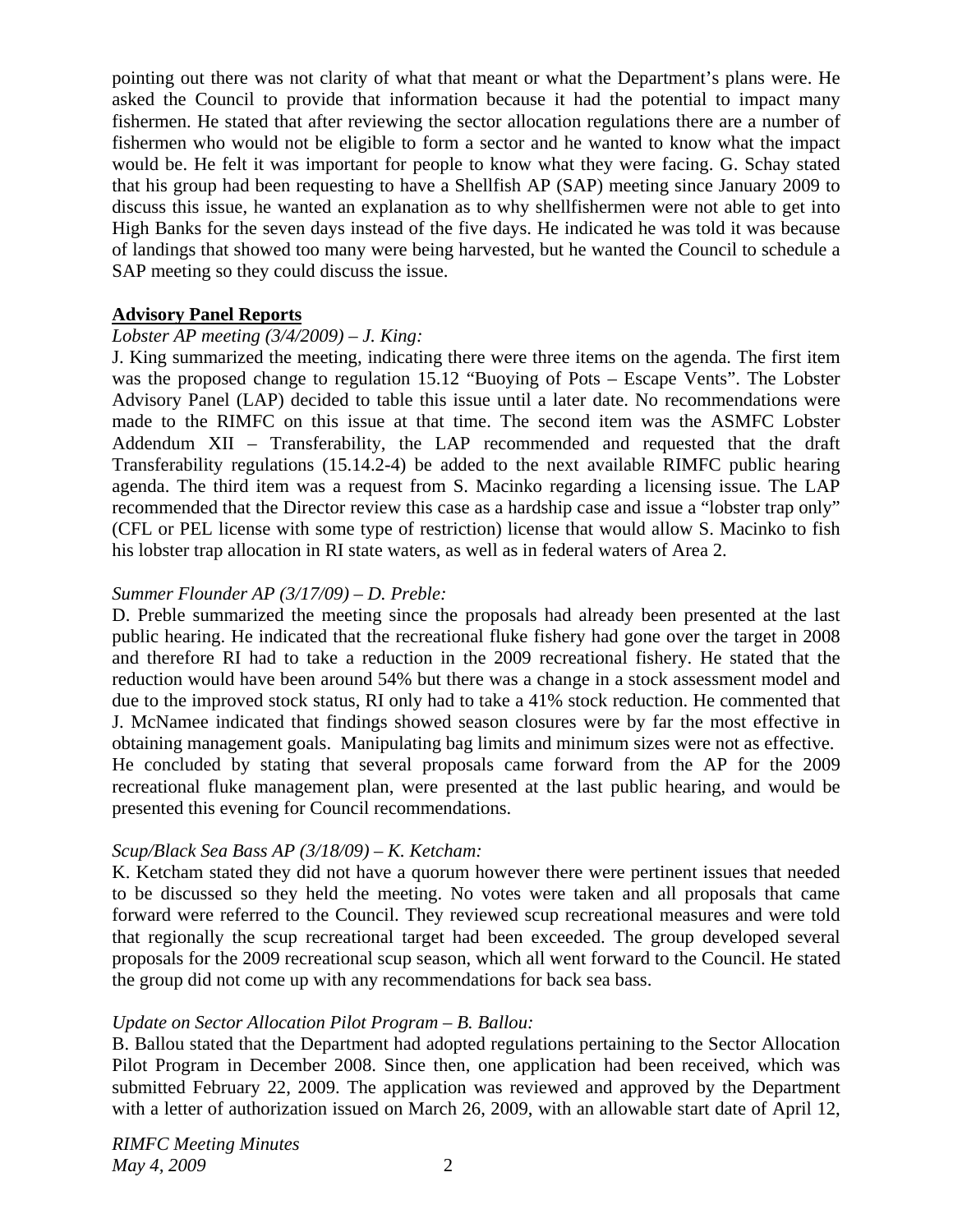2009. The approved sector involved eight vessels. All owners and vessels have entered into a fully executed contract, which binds them to all the terms and conditions of their operations plan. B. Ballou indicated that the Department had established a link to the DEM website where documentation pertaining to the program was posted along with catch and landings data. B. Ballou also stated that the Department had also partnered with URI Fisheries Institute to develop and implement an observer plan for the program. The plan would target a minimum of 200 trips with the possibility of more trips pending the potential use of federal stimulus money. The observer program is expected to be implemented within the next few weeks. Ballou also indicated that to date, no other groups have applied to participate in the pilot program but the regulations allow others to join. The last issue he noted was an issue involving one of the vessels in the sector, F/V Restless, which does not have a federal permit as required. DEM has determined that this renders the vessel ineligible to participate in the program pursuant to the terms of the regulations.

R. Hittering asked if the total quota allocated to the sector vessels would be reduced since the one vessel was not eligible to participate. B. Ballou indicated that at this time, the permit for that vessel has been revoked and upon final adjudication, there would be a recalculation of the poundage.

G. Carvalho stated that the sector contract indicates that if one vessel was in violation all the members of that program are liable. B. Ballou pointed out that there was no violation yet; there was an enforcement action that had been initiated. He explained the Departments stand and the process.

# **New Business**

*Council recommendations on April 22, 2009 Public hearing – J. McNamee*: In a power point presentation to Council members, J. McNamee summarized public hearing items:

# 1) *Proposed amendments to the commercial striped bass management plan:*

J. McNamee noted that one proposal went forward to public hearing. The proposal was to shift the 2009 fall season by two weeks, changing the start date from September 1 to September 13. The change was proposed to off set the opening of the Massachusetts season. There were four public comments made at the public hearing. One in support, one asking for a per person possession limit instead of a vessel possession limit, one asking for more clarity in the language about Friday and Saturday closures that those days only pertained to fishers and not dealers, and a written comment requesting to allow striped bass harvest by gillnets. He stated the Division did not have any comments or objections to the proposal.

**C. Anderson made a motion to recommend to the Director to adopt the proposed change for the 2009 commercial striped bass quota management plan with adoption of language that would further clarify the intent of no possession or sale of striped bass on Friday and Saturday pertaining to fishers only and not pertaining to dealers. D. Preble seconded the motion.** There were no comments from the Council and no comments from the audience. **The Council voted unanimously to approve the motion.** 

### 2) *Proposed amendments to the recreational striped bass management plan:*

J. McNamee introduced the item. He noted there was only a technical change, which inserted specific wording that clarified that the section pertains to the recreational striped bass fishery.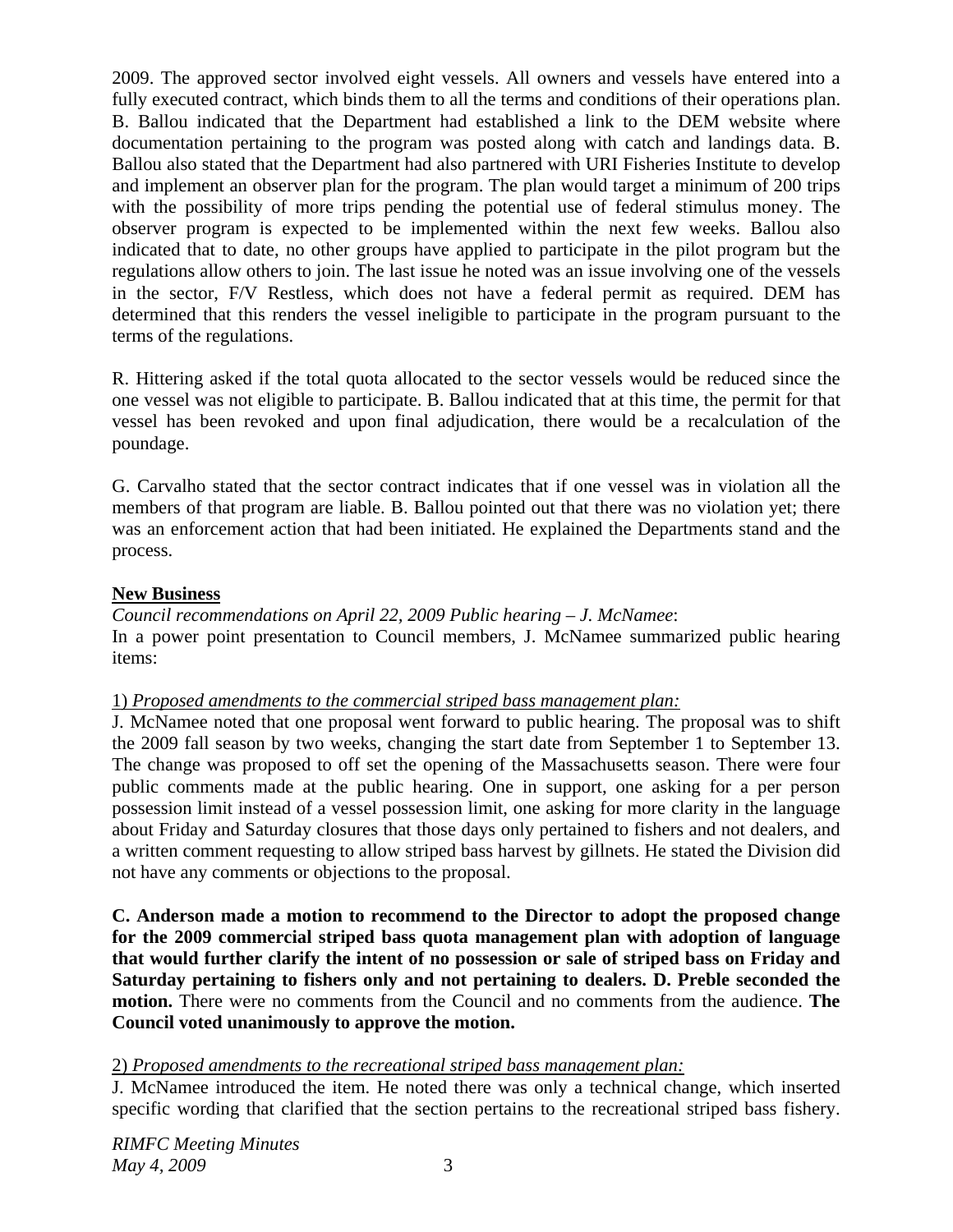Otherwise, it would remain at status quo. There were no public comments made at the public hearing. He stated the Division had no comments or objections.

**J. King made a motion to recommend to the Director to remain at status quo for the 2009 recreational striped bass management plan and adopt the proposed language change, which inserts specific wording that clarifies that this section pertains to the recreational striped bass fishery. S. Parente seconded the motion.** There were no comments from the Council and no comments from the audience. **The Council voted unanimously to approve the motion.** 

### 3) *Proposed amendments to the recreational summer flounder management plan:*

J. McNamee introduced the item. He noted that six proposals went forward to public hearing. Options 1, 2 & 3 were options that would be compliant with the ASMFC guidelines. The fourth option needed a minor adjustment to the start date to be fully compliant with ASMFC guidelines, the date would need to be changed from June 13 to June 17. Options 5 & 6 were spilt modes and needed approval by ASMFC Summer Flounder Management Board. J. McNamee stated that the majority of the public hearing comments, 18 out of 29, were in support of option 4. There were five comments in support of the spilt mode options, and the rest of the comments included; lowering the size limit and adjusting the season and bag limit as needed to compensate for the lower minimum size. J. McNamee stated the Division concurred with the recommendation of option 4 with a modification to the start date to begin on June 17.

**D. Preble made a motion to recommend to the Director option 4 with the amended start date of June 17 for the 2009 recreational summer flounder management plan. R. Hittinger seconded the motion.** D. Preble indicated that since the Fluke AP meeting he received feedback about having meetings occur earlier in the year and at the very least we should have a split mode, but that would be impossible to achieve time wise because it would be too late to get these options approved by ASMFC. He stated that the management strategy for the fluke fishery needed to be revamped because it was not working well for this fishery. There was discussion among Council members about various alternatives, but members realized alternatives would have to gain approval by ASMFC and time did not permit that to occur.

K. Court stated that he was in favor of option 5 but realized a split mode option would have to go before ASMFC and there was not time to get this option approved by ASMFC. He respectfully requested that the Council petition ASMFC to look into the possibility of splitting modes for the future. He indicated for that to be done, the motion would have to come from one of the two committee members. D. Preble stated that he intended to make that motion as soon as the Council dispensed with the motion before them. F. Blount also supported a spilt mode option and voiced similar concerns.

**The Council voted unanimously to approve the motion for option 4 – 21 inch minimum size limit, 6 fish bag limit, and the modified season of June 17 through December 31 for the 2009 recreational summer management plan.** 

D. Preble addressed the split mode issue. **D. Preble made a motion that the Council recommend that the Director request the ASMFC investigate the feasibility of splitting the modes in the recreational summer flounder fishery. K. Ketcham seconded the motion. The Council voted unanimously to approve the motion.**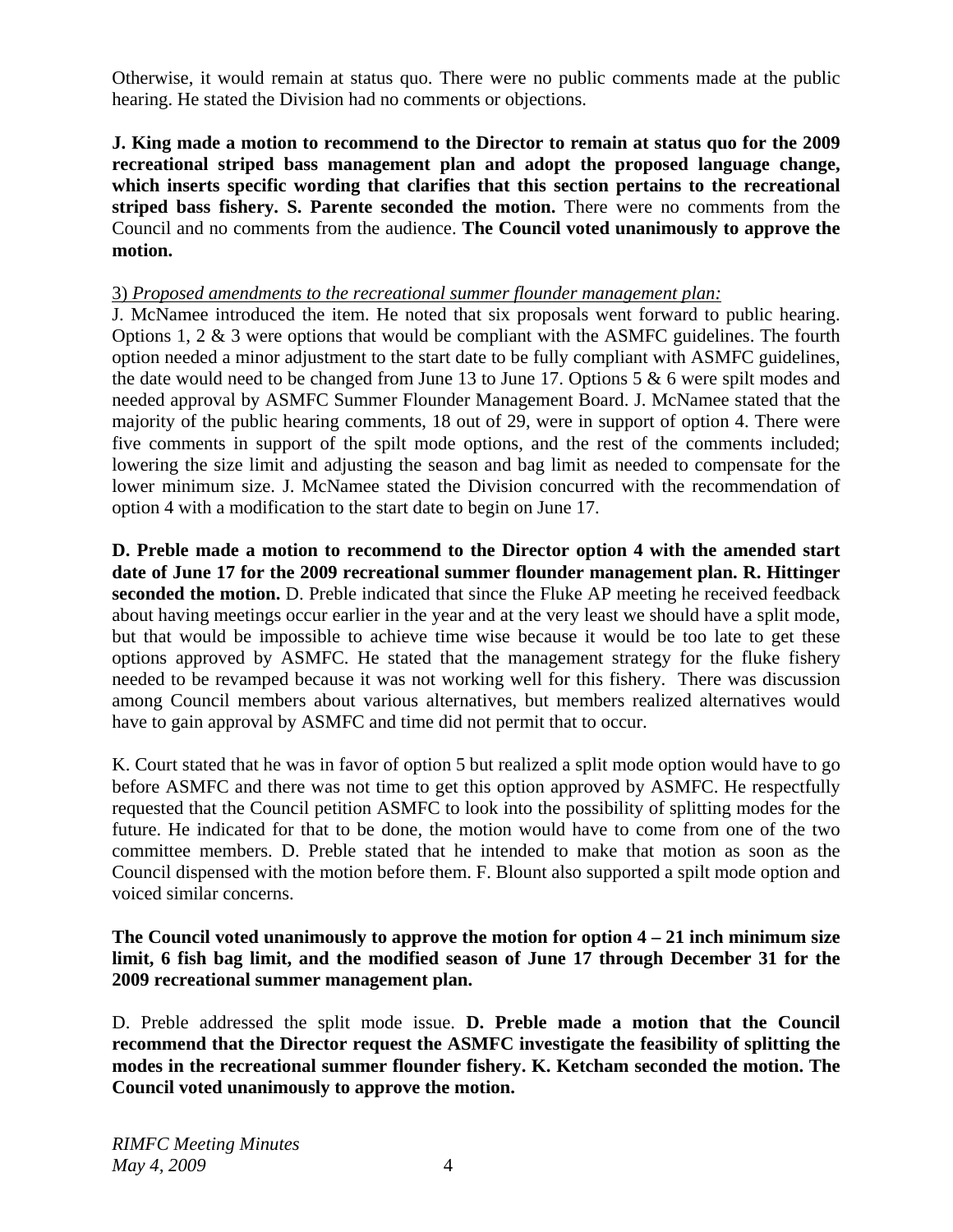# 4) *Proposed amendments to the summer flounder sector allocation pilot program:*

J. McNamee introduced the item. There were proposed amendments made to sections 7.7.11– Research Set Aside, 7.7.11-5g, and 7.7.11-5i, which inserted specific wording, which further clarifies the intent of each requirement. Under the Terms and Conditions of Program Implementation, the amended language addresses the terms and conditions of the sector if the summer sub-period quota becomes fully harvested, and closes early. The proposal also addressed consistency issues regard the phasing "damaged and unsellable fish". J. McNamee stated that at the public hearing three comments were made in support of the changes. There were two comments made opposed to any of the changes, as well as, written comments opposed to any of the changes. Several comments were made about observer coverage, requesting 100 percent coverage. There were also several comments made about damaged and unsellable fish. He went through a couple of slides explaining the proposed changes.

At this point, B. Ballou indicated that Council member K. Ketcham had recused himself from the sector allocation discussion. K. Ketcham had signed a recusal form and moved to take a seat with the audience. B. Ballou stated that K. Ketcham would not be participating in any deliberations on this issue as a Council member.

B. Ballou stated that it might be helpful to separate the two issues. He separated out the summer sub-period issue to discuss first. There were no objections from the Council.

**J. King made a motion to go forward with the proposed changes to the summer sub-period TAC. D. Preble seconded the motion.** There was Council discussion on the motion. R. Hittinger stated that he was opposed to the proposed language as written. S. Parente read a statement that he had been opposed to the sector program from the beginning due to the privatization of a public resource. K. Ketcham, as an audience member, addressed R. Hittinger comments and indicated that the sector would not be opposed to changing the date to close prior to September 15 instead of October 31. R. Hittinger stated if the proposal could have language that stated, "under no circumstances shall the winter quota be open for sector boats prior to September 15" then he could support it. There was audience and Council discussion trying to understand and work through the proposed language and the intent. S. Macinko pointed out there were potential issues pertaining to commercial vs. commercial and commercial vs. recreational.

**J. King modified his motion to include R. Hittinger's amendment which was "in no case would the summer sub-period TAC be absolved prior to September 15". D. Preble who seconded the motion agreed to the amendment. The Council voted on the amended motion, 5 in favor (C. Anderson, S. Medeiros, D. Preble, J. King, and R. Hittinger), 1 opposed (S. Parente), and 1 abstained (S. Macinko). The motion passed.** 

J. McNamee introduced the second part of the sector issue, which addressed the wording "unless damaged and unsellable". He indicated there were several comments made about damaged and unsellable fish at the public hearing. The Division's response to comments made at the public hearing would be to re-characterize the category as fish that are in a degraded condition upon harvest. Define what would be a degraded condition upon harvest. Require retention of all degraded fish and allow for dockside verification. Following verification, allow for use as bait or discard. Provide that the degraded fish shall not be counted against the sector allocation. Finally, include the proposed language addressing the wording "unless damaged and unsellable".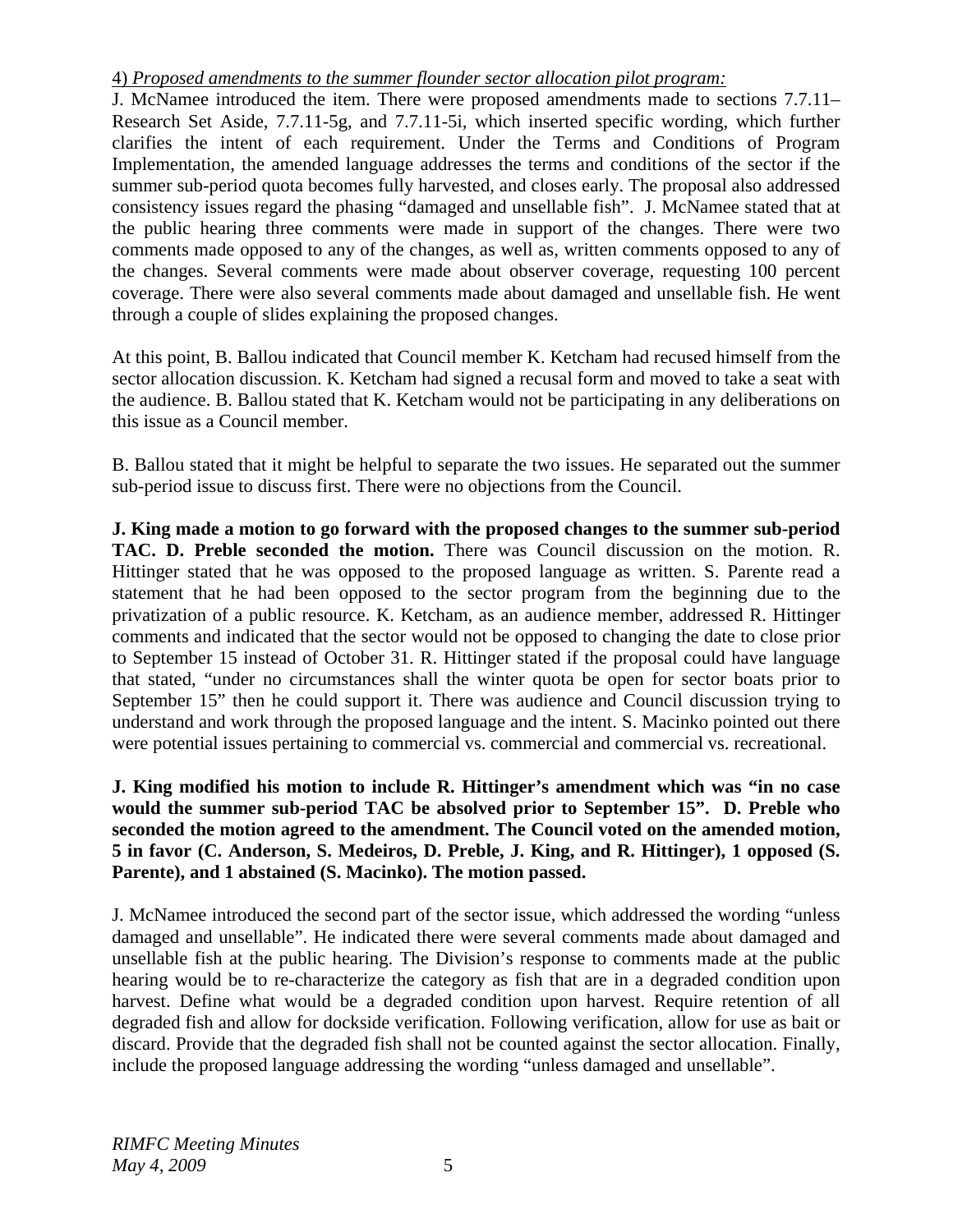D. Preble commented that he thought this was a lot to do about nothing. There would not be a significant amount of damaged fish nor were damaged fish part of the original proposal. S. Parente agreed with D. Preble that this was becoming a big deal over a small amount of fish.

## **D. Preble made a motion to recommend to the Director to adopt the recommendations proposed by the Division. S. Medeiros seconded the motion.**

There were comments from sector participants that confirmed the amount of damaged and unsellable fish would be minimal, one to two fish per week possibly. There were repeated comments from audience members requesting observer coverage and with out that coverage the discards would just be dumped over board. It was a waist of time to implement these changes. S. Macinko commented that he would abstain from the vote and he did not like the fact that the Council was helping the Director perfect his regulatory agenda. He also indicated that this just seemed odd and unenforceable, that the language seemed loose and meaningless. **S. Medeiros also agreed, he stated if there was a minimal amount of damaged fish and if they were that sparse then this was a waist the time and withdrew his second to the motion.** He did not want to make things more complicated than they needed to be.

# **B. Ballou stated there was no second to the motion therefore no motion. B. Ballou stated that we were back to status quo. Since there is no motion the Council will not need to vote and the Department would take that as support for status quo.**

J. King had a question about the language pertaining to "fishing commercially with gear that is capable of catching summer flounder". He wanted to know what the gear was. J. McNamee stated the Division interprets that language to mean that the sector will not be fishing within that mile with gear that would be targeting fluke. G. Carvalho pointed out there was a difference between gear that was targeting fluke and gear that was catching fluke and a difference in the language. He pointed out that this was not addressed in the sector regulations. He also wanted to state there was a great inequality when everyone else is shut off in the summer and the sector boats still get to fish. He stated that impartiality breeds resentment, and hostility. It was not an example of good leadership. He felt this program would have the commercial fishermen turning against one another.

# 5) *Proposed amendments to the recreational scup management plan:*

J. McNamee noted that six proposals went forward to public hearing. He explained that the first option (status quo) would be the only workable option, and the other options would put RI out of compliance. Public hearing comments included; modifications to the current season, one comment suggested decreasing the 45 fish bag limit, and starting the season later to extend the season. He stated that the Division concurred with remaining at status quo for 2009, option 1.

#### **S. Medeiros made a motion to recommend option 2 to the Director. D. Preble seconded the motion.** There were no comments from the Council and no comments from the audience.

J. McNamee commented that option 2 would be non-compliant with ASMFC. Status quo would be the only compliant option. There was Council discussion on how to proceed.

# **S. Medeiros made a new motion to recommend option 1 to the Director for the 2009 recreational scup management plan. R. Hittinger seconded the motion.**

Audience comments supported option 1 because it was the only compliant option, not that it was what they really wanted.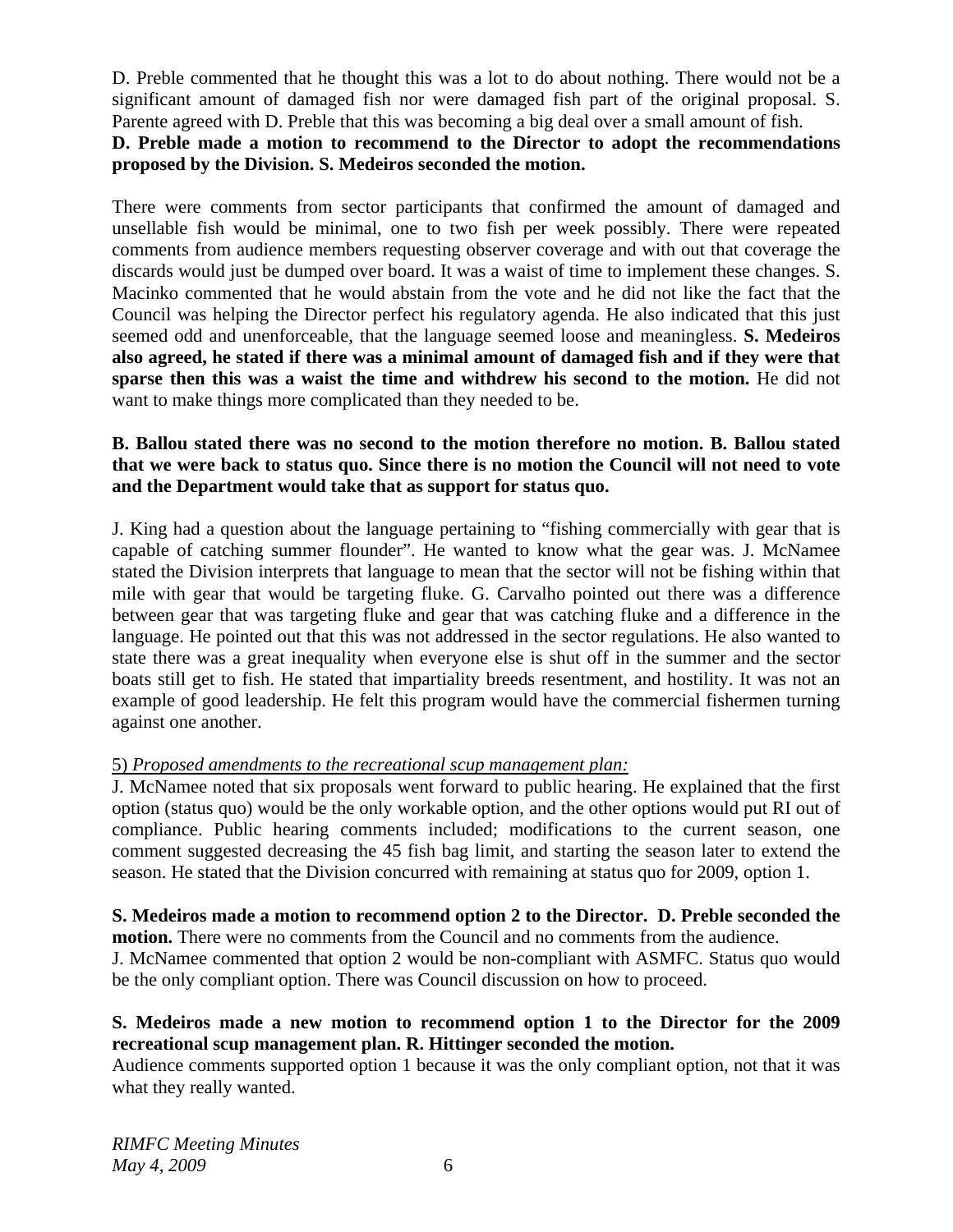**The Council voted on the motion to recommend that the Director approve option 1 for the 2009 recreational scup management plan; 5 in favor (C. Anderson, S. Medeiros, S. Parente, K. Ketcham, and R. Hittinger), 3 opposed (J. King, D. Preble, S. Macinko). The motion passed.** 

# *6) Proposed amendments to the commercial scup management plan:*

J. McNamee noted that three proposals went forward to public hearing. The first proposal was to alter the possession limits in each of the sub-periods associated with the aggregate landing program. The second proposal was to eliminate the aggregate landing program and just maintain a daily possession limit for each sub-period. The last proposal was for status quo management in 2009. J. McNamee stated that public comments requested that the first sub-period possession limit be lowered and the Division had already implemented this by reducing the possession limit to 1,000 pounds/week from 2,500 pounds/week. There were two public comments that supported going back to a daily possession limit. The rest of the comments supported going to higher weekly limits.

# **C. Anderson made a motion to recommend option 1 with a 1,000 pound/week possession limit for the May-June 30 sub-period for the 2009 commercial scup management plan. J. King seconded the motion.**

C. Brown asked that the quota be monitored more closely. Several audience members were in favor of option 1 with the lowered possession limit. G. Carvalho stated that he was in favor of option 2 with the daily possession limits.

# **The Council voted unanimously to approve the motion as modified for the 2009 commercial summer management plan.**

# 7) *Proposed amendments to the recreational black sea bass management plan:*

J. McNamee introduced the item. He explained this was another species where the assessment changed and advice from the board was to remain at status quo. No proposals came forward to change from status quo therefore status quo was being proposed for the 2009 management season. There were no public comments. Status quo would be compliant with ASMFC. The Division concurs with status quo.

Since it was recommended to stay at status quo and the Division concurred with status quo, the Council did not see the need to take a vote. The Council was in support of status quo therefore no action was necessary. There were no objections from the Council.

8) Proposed adoption of a lobster trap transferability program in to the RI lobster management plan: J. McNamee introduced the item. He explained that proposed language and definitions were brought forward to public hearing to allow for the adoption of a lobster trap transferability program. The language sets forth the conditions by which trap allocations can be transferred between entities, and applies exclusively to Area 2 RI state water trap allocations. J. McNamee indicated that T. Angell was in the audience and he would be available to address any questions.

**C. Anderson made a motion to recommend that the Director adopt the lobster trap transferability program with the exception of allowing anyone purchasing a trap allocation to receive a license.** He asked to separate out the licensing portion from the transferability program and to split the issues. **J. King seconded the motion.**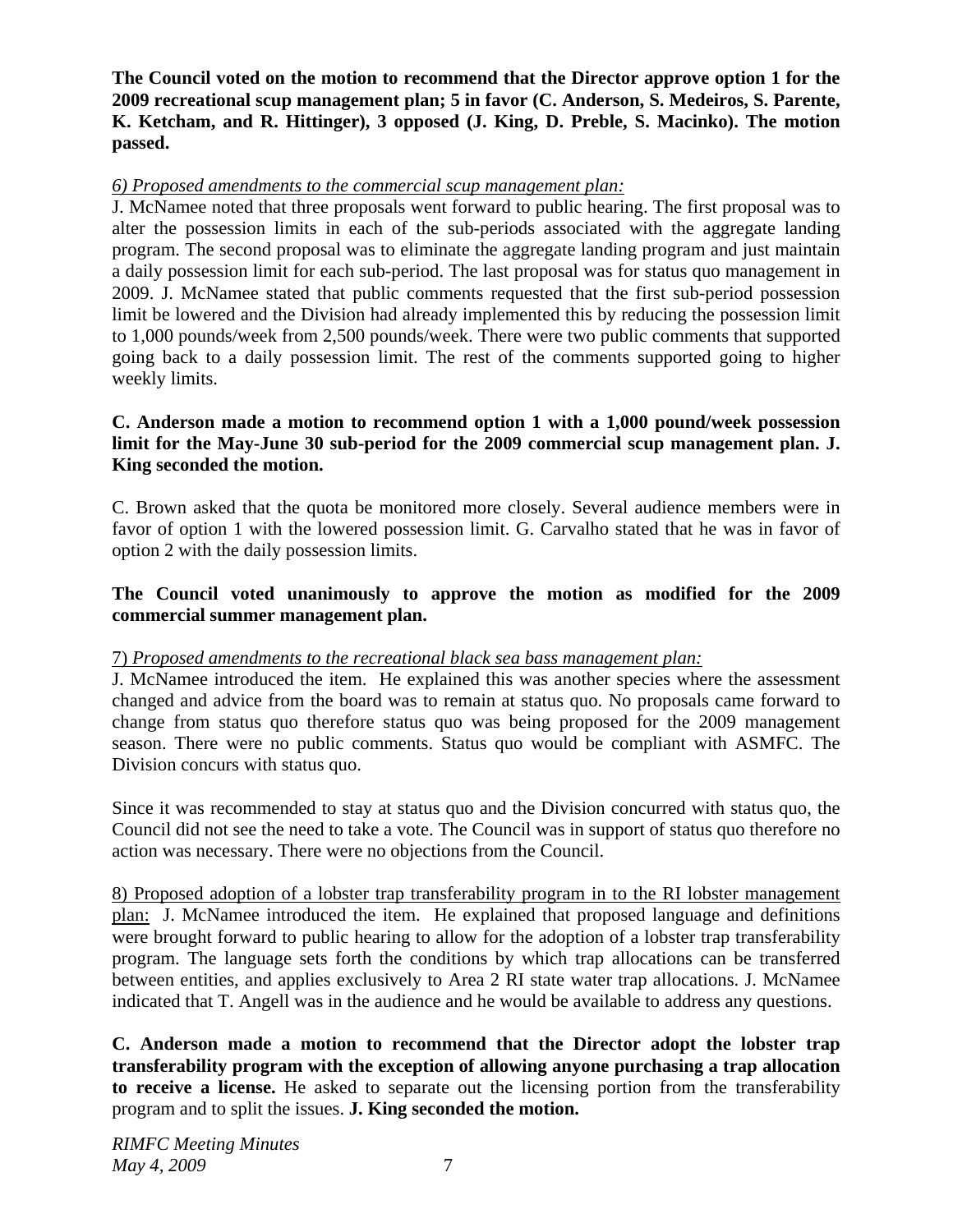C. Anderson explained his intent for separating the licensing issue out. He stated if the motion passed and the Council did not pass any other motion, then transferability would be permitted among people who are already licensed to harvest lobsters. For purposes of discussion, the transferability program provides the opportunity to reduce the amount of capacity in this fishery, deal with latent effort, and provide businesses more flexibility with respect to some of the allocation cuts they took in the initial allocation. They need the transferability program to do that and if we want to use this program to manage the existing body of licensed lobstermen that is what his motion was intended to do. We can then treat separately whether we want to use the transferability program as a way to increase the number of people who are licensed to lobster in RI.

G. Carvalho and G. Tremblay both stated they were in support of C. Anderson's motion. An audience member and member of the lobster AP stated that he was in favor of allowing new licenses because this was a way for younger individuals to be able to get into this fishery. Councilman S. Parente stated he fundamentally opposes the entire program of privatization. He also stated that he was in support of the motion to separate both issues because there were many currently licensed people who were disenfranchised when their lobster traps were taken away from them. S. Macinko stated that transferability would increase effort; particularly because this was not a poundage-based program, this is using an effort measurement. He then raised the question whether the Department had general regulatory authority or if they had statutory authority for transferability. There was further discussion by Council members and audience members.

**The Council voted on the motion to recommend that the Director adopt the lobster trap transferability program in to the RI lobster management plan, with the exception of allowing anyone purchasing a trap allocation to receive a license; 7 in favor (C. Anderson, S. Medeiros, S. Parente, K. Ketcham, J. King, D. Preble, and R. Hittinger), 1 opposed (S. Macinko). The motion passed.** 

# *9) Proposed changes to the RI Marine Fisheries Licensing Regulations to allow for endorsement changes relating to the RI lobster trap transferability program:*

J. McNamee introduced the item. He noted that proposed language was brought forward to public hearing to set forth conditions, which would allow for the issuance of a PEL w/ Lobster Trap Endorsement if a lobster trap allocation was purchased per Part 15 regulations.

**S. Parente made a motion to delete all the language pertaining to the allowance of a lobster trap license and endorsement to anyone that purchases a lobster trap allocation. S. Medeiros seconded the motion for discussion purposes.** S. Parente explained his concerns about issuing new licenses; he felt the people who had lost their allocations should be the first people allowed to make themselves whole again. He also felt that the licensing issue should be vetted through the Industry Advisory Committee (IAC). There was Council and audience discussion about the motion. **The Council voted on the motion to recommend to the Director the deletion of all the language pertaining to the allowance of a lobster trap license and endorsement to anyone that purchases a lobster trap allocation; 3 in favor (S. Parente, S. Medeiros, R. Hittinger), 4 opposed (C. Anderson, S. Macinko, K. Ketcham, and J. King,). The motion failed.**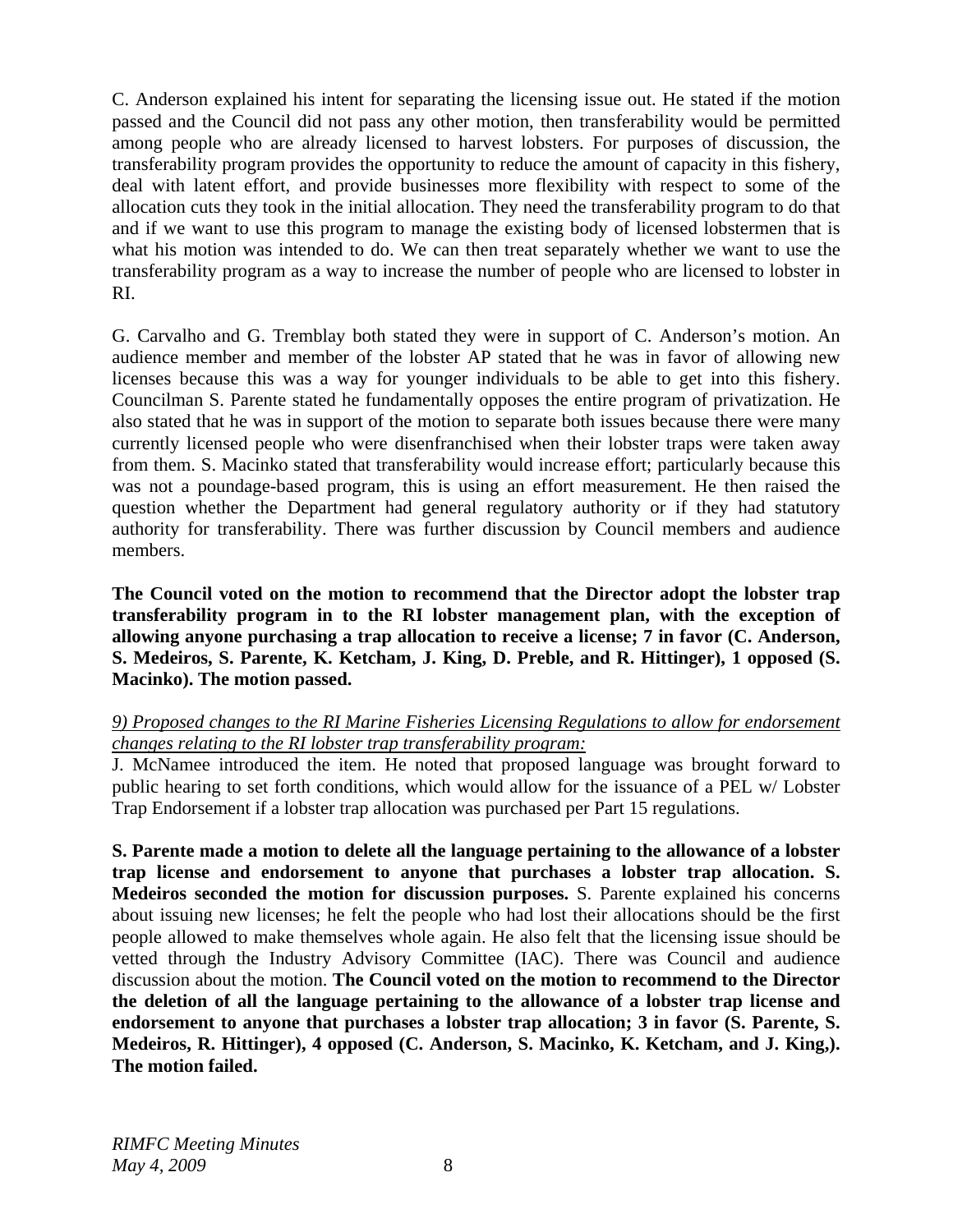**K. Ketcham made a motion to recommend that the Director adopt the proposed changes to the RI Marine Fisheries Licensing Regulations to allow for endorsement changes relating to the RI lobster trap transferability program, except that he did not like the license to be issued automatically he suggested a review process. J. King seconded the motion.** 

**C. Anderson stated he would like to make a friendly amendment to the motion. That the license should be valid only for as long as the person holds lobster traps. Both K. Ketcham and J. King accepted the amendment.**

Chief S. Hall addressed K. Ketcham's concerns by commenting that the Department does not scrutinize license holders for their records except in some of the enhanced programs like sector allocation, or the fluke aggregate program. He did not feel that a review process would be necessary. He added that not too many individuals would have a record if they did not have a license.

There was some discussion between audience members and the Council on the motion.

**The Council voted on the motion to recommend that the Director adopt the proposed changes to the RI Marine Fisheries Licensing Regulations to allow for endorsement changes relating to the RI lobster trap transferability program, with some type of background check for new license applicants, as well as, if traps are sold the license would become invalid. The vote was; 4 in favor (C. Anderson, K. Ketcham, D. Preble, S. Medeiros,), 3 opposed (S. Parente, J. King, R. Hittinger), 1 abstained (S. Macinko). The motion passed.** 

### **Old Business**

### *Update on marine fisheries legislation- B. Ballou*

B. Ballou stated there were two bills before this session of the RI General Assembly involving marine fisheries. The first involved a recommendation to change the structure of the RI Marine Fisheries Council (RIMFC). It was a senate bill, which already had a hearing and passed by committee on April 29, 2009. There was a revised bill, which was on the senate calendar and would be voted by the full senate on May 5, 2009. The bill has a nine-member council and takes the DEM Director out of the chair position. The ninth position is now a position for someone who would have the skill, knowledge, and experience in seafood sales. The term limit is also clarified, still two four-year terms for a total of eight years, but members appointed to serve the remainder of an existing member's term shall be eligible to serve two subsequent full terms of four years each. B. Ballou stated that the Council's opposition to the bill was reflected in a letter sent to the senator dated April 13, 2009.

The second bill was the Department's bill that would do three things, shift the time line for the reporting on the status of RI's marine fisheries resources, allow landings data to be used for enforcement purposes, and repeal the commercial fishing license review board. B. Ballou indicated this was a House bill and it had a hearing on April 2, 2009. He stated that the bill was held for further study.

# **Other Business**

# *Appointment of new members to the Scup/Black Sea Bass AP- K. Ketcham:*

K. Ketcham stated that there were three applications for two available seats. He recommended that J. Grant who was an alternate be moved into the primary slot, noting that Grant had a good